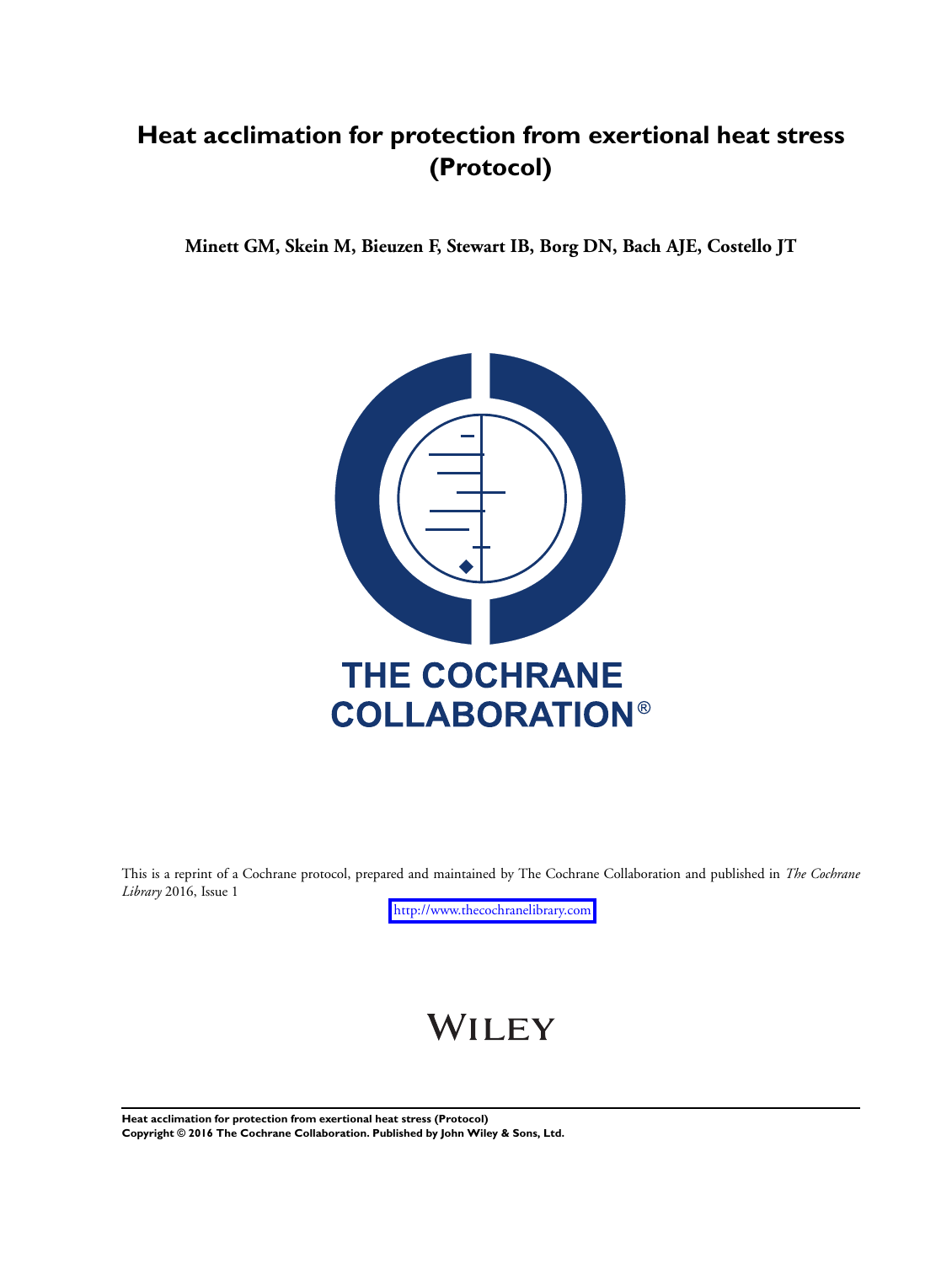## **TABLE OF CONTENTS**

|                                                     |  |  |  | $\overline{4}$ |
|-----------------------------------------------------|--|--|--|----------------|
|                                                     |  |  |  | $\overline{4}$ |
|                                                     |  |  |  |                |
|                                                     |  |  |  |                |
|                                                     |  |  |  |                |
| CONTRIBUTIONS OF AUTHORS (CONTRIBUTIONS OF AUTHORS) |  |  |  |                |
|                                                     |  |  |  |                |

**Heat acclimation for protection from exertional heat stress (Protocol) i Copyright © 2016 The Cochrane Collaboration. Published by John Wiley & Sons, Ltd.**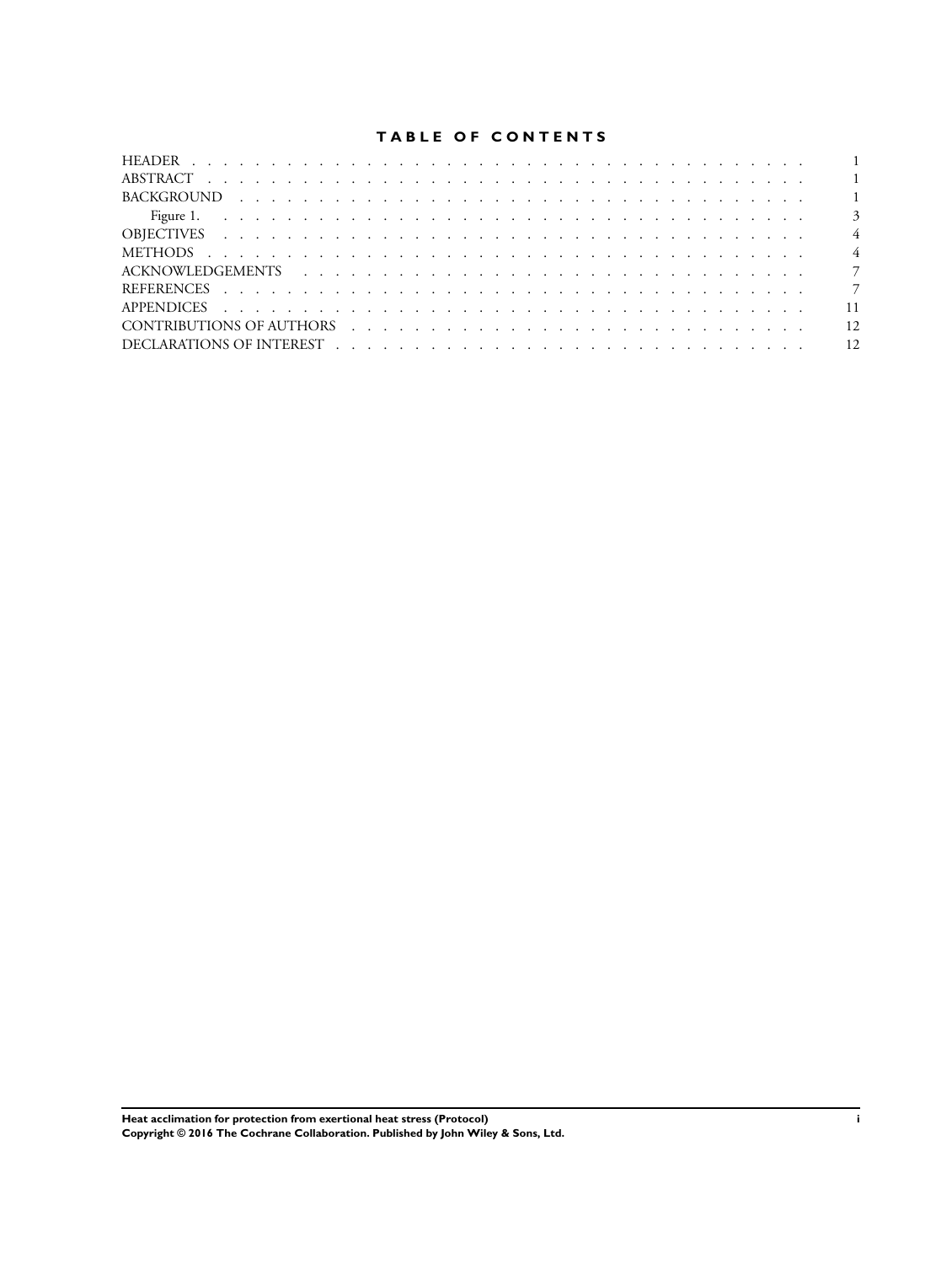<span id="page-2-0"></span>**[Intervention Protocol]**

## **Heat acclimation for protection from exertional heat stress**

Geoffrey M Minett<sup>1</sup>, Melissa Skein<sup>2</sup>, Francois Bieuzen<sup>3</sup>, Ian B Stewart<sup>1</sup>, David N Borg<sup>1</sup>, Aaron JE Bach<sup>1</sup>, Joseph T Costello<sup>4</sup>

<sup>1</sup>School of Exercise and Nutrition Sciences and Institute of Health and Biomedical Innovation, Queensland University of Technology, Brisbane, Australia. <sup>2</sup>School of Human Movement Studies, Charles Sturt University, Bathurst, Australia. <sup>3</sup>Laboratory of Sport, Expertise and Performance - EA 7370, French National Institute of Sport (INSEP), Paris, France. <sup>4</sup>Department of Sport and Exercise Science, University of Portsmouth, Portsmouth, UK

Contact address: Geoffrey M Minett, School of Exercise and Nutrition Sciences and Institute of Health and Biomedical Innovation, Queensland University of Technology, Victoria Park Road, Kelvin Grove, Brisbane, Queensland, 4059, Australia. [geoffrey.minett@qut.edu.au.](mailto:geoffrey.minett@qut.edu.au) [geoffreyminett@gmail.com](mailto:geoffreyminett@gmail.com).

**Editorial group:** Cochrane Work Group. **Publication status and date:** New, published in Issue 1, 2016.

**Citation:** Minett GM, SkeinM, Bieuzen F, Stewart IB, Borg DN, Bach AJE, Costello JT. Heat acclimation for protection from exertional heat stress. *Cochrane Database of Systematic Reviews* 2016, Issue 1. Art. No.: CD012016. DOI: 10.1002/14651858.CD012016.

Copyright © 2016 The Cochrane Collaboration. Published by John Wiley & Sons, Ltd.

## **A B S T R A C T**

This is the protocol for a review and there is no abstract. The objectives are as follows:

To assess the effects of heat acclimation interventions aimed at protecting health and performance from exertional heat stress.

## **B A C K G R O U N D**

## **Description of the condition**

High ambient temperatures and relative humidities increase metabolic heat gain accompanying exercise and are associated with increased physiological strain and reduced physical work capacity [\(Wendt 2007](#page-8-0)). Indeed, wherever excessive imbalances occur between the thermal energy stored and that dissipated to the environment, heat-related illness can occur. Often referred to as heat injury, heat-related illnesses describe a range of conditions that include heat rash (miliaria rubra), fluid retention, muscle cramp, fainting, heat exhaustion and heat stroke [\(Bouchama 2002](#page-8-0)). In

extreme cases, excessive rises in core temperature above 40 C result in central nervous system dysfunction, cellular death and multiple organ failure ([Coris 2004;](#page-8-0) [Glazer 2005;](#page-8-0) [Sharma 2003](#page-8-0)). The young and elderly may be vulnerable to extreme heat events

[\(Kovats 2008](#page-8-0)), though heat illnesses associated with physical exertion are also experienced by athletes, manual labourers and military personnel, particularly when not acclimatised [\(Bouchama](#page-8-0) [2002](#page-8-0)).

The health and financial effects of heat-related illness on everyday life as well as occupational and sports settings are rising, as the increased intensity, duration and frequency of heat wave conditions associated with global climate change take effect [\(Huang](#page-8-0) [2011](#page-8-0); [Luber 2008\)](#page-8-0). Chinese data highlight a 4.5% increase in

hospital admission rates with every 1° C increase in mean daily

temperature above 29 C [\(Chan 2013\)](#page-8-0), with similar trends reported in Australia [\(Bi 2011\)](#page-8-0) and the United States of America (USA) ([Green 2010](#page-8-0)). Compounding this elevated burden on the healthcare sector, modelling by [Dunne 2013](#page-8-0) indicates heat stress to have impaired global labour capacity by up to 10% in recent decades, with this likely to double in peak summer by 2020. The economic consequences of this reduced work are marked, with

**Heat acclimation for protection from exertional heat stress (Protocol) 1 Copyright © 2016 The Cochrane Collaboration. Published by John Wiley & Sons, Ltd.**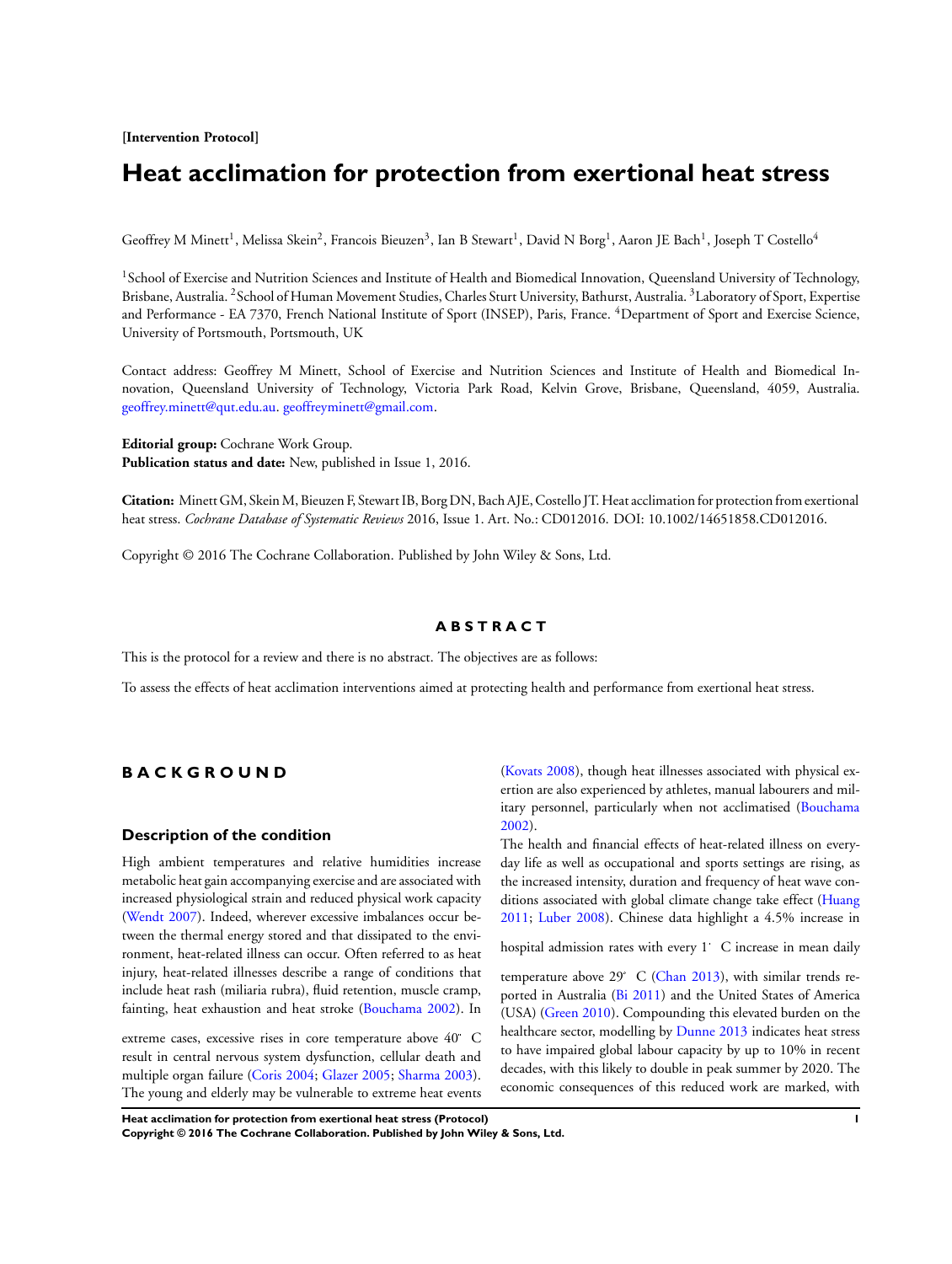estimated net costs of USD 2.4 trillion by 2030 attributed to heatrelated reductions in work productivity alone ([DARA 2012](#page-8-0)).

Although the risk of exertional heat illness may be reduced by using air conditioning, scheduling physical activity in the coolest time of the day and maintaining adequate hydration [\(Gupta 2012;](#page-8-0) [Michelozzi 2014](#page-8-0)), accustomed exposure to hot weather is not always possible. For example, variability in extreme weather patterns (i.e. El Niño and La Niña) [\(McGeehin 2001\)](#page-8-0), inter-seasonal travel ([Hanna 2011](#page-8-0)), geographic location ([Grundstein 2015\)](#page-8-0), and the need for protective equipment in occupational, military, and sporting contexts [\(Cheung 2000;](#page-8-0) [Holmér 2006;](#page-8-0) [Montain 1994](#page-8-0)) each unavoidably increase thermal strain.

Heat acclimation is regarded as the most effective means of protecting health against thermal strain. It involves a series of (natural or artificial) exposures to hot conditions in order to invoke physiological adaptations that optimise heat loss mechanisms [\(Taylor 2006\)](#page-8-0). Importantly, enhanced thermoregulatory efficiency achieved through acclimation may maintain work rate in hot conditions [\(Chalmers 2014;](#page-8-0) [Lorenzo 2010](#page-8-0)) and is included in health and safety recommendations for various sports, occupational and military populations [\(CA DoOSH 2015](#page-8-0); [Racinais 2015](#page-8-0); [US Army](#page-8-0) [2003](#page-8-0)).

#### **Description of the intervention**

Heat acclimation involves a series of adaptations that reduce physiological strain in hot conditions by optimising avenues for heat loss. The treatment requires repeated exposures to an elevated body temperature that can be achieved using passive (i.e. nonactive heat absorption from the surrounding environment), active (i.e. heat production caused by greater energy metabolism during exercise), or combinations of both methods. Passive heat acclimation methods include using climate chambers, saunas, water baths and vapour barrier suits (e.g. [Fox 1963;](#page-8-0) [Scoon 2007;](#page-8-0) [Stanley 2015;](#page-8-0) [Zurawlew 2015\)](#page-8-0). Exercise-induced heat acclimation may be achieved using constant work-rate (fixed duration or controlled hyperthermia) or self-paced exercise protocols that are usually undertaken in environmental conditions that are hot or humid or both (e.g. [Armstrong 1986](#page-8-0); [Garrett 2009](#page-8-0); [Gibson 2015;](#page-8-0) [Houmard 1990\)](#page-8-0).Typically, these exposures are administered for 30 to 120 minutes and are repeated across multiple days. Accepted definitions of heat acclimation processes are: up to seven exposures (short-term heat acclimation), eight to 14 exposures (mediumterm heat acclimation), and 15 or more exposures (long-term heat acclimation) [\(Chalmers 2014](#page-8-0); [Garrett 2011\)](#page-8-0). Adaptations to heat exposure is never permanent. According to [Givoni 1973,](#page-8-0) heat adaptation is lost every day spent without heat exposure at a rate that is twice as fast as the rate with which the heat adaptation was initially gained.

Recommendations for athletes to follow heat acclimation protocols have become increasingly common as a means to protect both health and physical performance during major competitions in hot environments ([Chalmers 2014](#page-8-0); [Guy 2015;](#page-8-0) [Racinais 2015](#page-8-0)). Occupational safety and health concerns regarding heat-related illness in industry (e.g. military, agriculture, construction, landscaping, oil and gas extraction, and transport) have also led to statelegislated standards that emphasise acclimation (or acclimatization) awareness in the USA [\(CA DoOSH 2015;](#page-8-0) [Washington State](#page-8-0) [Legislature 2012](#page-8-0)). However, even in the South African mining industry, where evidence for the use of heat acclimation interventions is long standing ([Wyndham 1969\)](#page-8-0), consensus on evidencebased best practice remains elusive. Regardless, to optimise the heat acclimation response, all variables (e.g. environmental temperature and humidity, exercise mode, exercise intensity, exposure duration and number of exposures) should be considered within the logistical and economic constraints of the setting.

#### **How the intervention might work**

Humans regulate core temperature through changes in autonomic (e.g. sweating and shivering) and behavioural (e.g. work rate) thermo-effector responses ([Cabanac 1977](#page-8-0); [Hartley 2012;](#page-8-0) [Schlader](#page-8-0) [2009](#page-8-0)). During physical exertion in hot conditions, heat is gained through both endogenous (i.e. increased metabolism required to complete work) and exogenous sources (i.e. transferred from the surrounding environment) ([Wendt 2007\)](#page-8-0). The maintenance of core temperature within a homeostatic range at rest  $(-36.8 \pm 0.5)$ 

C) ([Hanna 2015](#page-8-0)) is mostly achieved via convection of heat to the skin surface and radiation of heat to the surrounding environment ([Sawka 1996\)](#page-8-0). However, once core temperature meets or exceeds that of the external environment, sweating provides the main heat loss mechanism through evaporation ([Sawka 1996](#page-8-0)). Relative humidity, air flow and skin exposure to the external environment all influence evaporative heat loss and when compromised (e.g. when wearing personal protective equipment), exacerbates heat strain and leads to people working slower or for shorted periods of time to avoid excessive thermal injury ([Marino 2004](#page-8-0); [Tatterson](#page-8-0) [2000](#page-8-0); [Tucker 2006\)](#page-8-0).

Notably, repeated exposures to an increased core temperature achieved via exercise, environmental means, or both, induce physiological adaptations associated with greater thermal tolerance [\(Armstrong 1991](#page-8-0); [Garrett 2011;](#page-8-0) [Taylor 2006](#page-8-0)). Acclimation to a hot environment evokes a complex multi-system response that results in improved rates of heat loss that are associated with cardiovascular, endocrine and nervous system changes [\(Francesconi](#page-8-0) [1996](#page-8-0)). The classic signs of heat acclimation include a lowered heart rate, cooler body temperature (core and skin), and earlier and larger sweat responses to exercise in hot conditions [\(Sawka](#page-8-0) [1996](#page-8-0)). These adaptations may be associated with plasma volume expansion stimulated by repeated heat exposures [\(Nielsen 1993;](#page-8-0) [Patterson 2004](#page-8-0); [Senay 1976](#page-8-0)), which are attained via altered kidney function that maintains body water and electrolyte concentrations [\(Francesconi 1996](#page-8-0)). This allows for the maintenance of

**Heat acclimation for protection from exertional heat stress (Protocol) 2 Copyright © 2016 The Cochrane Collaboration. Published by John Wiley & Sons, Ltd.**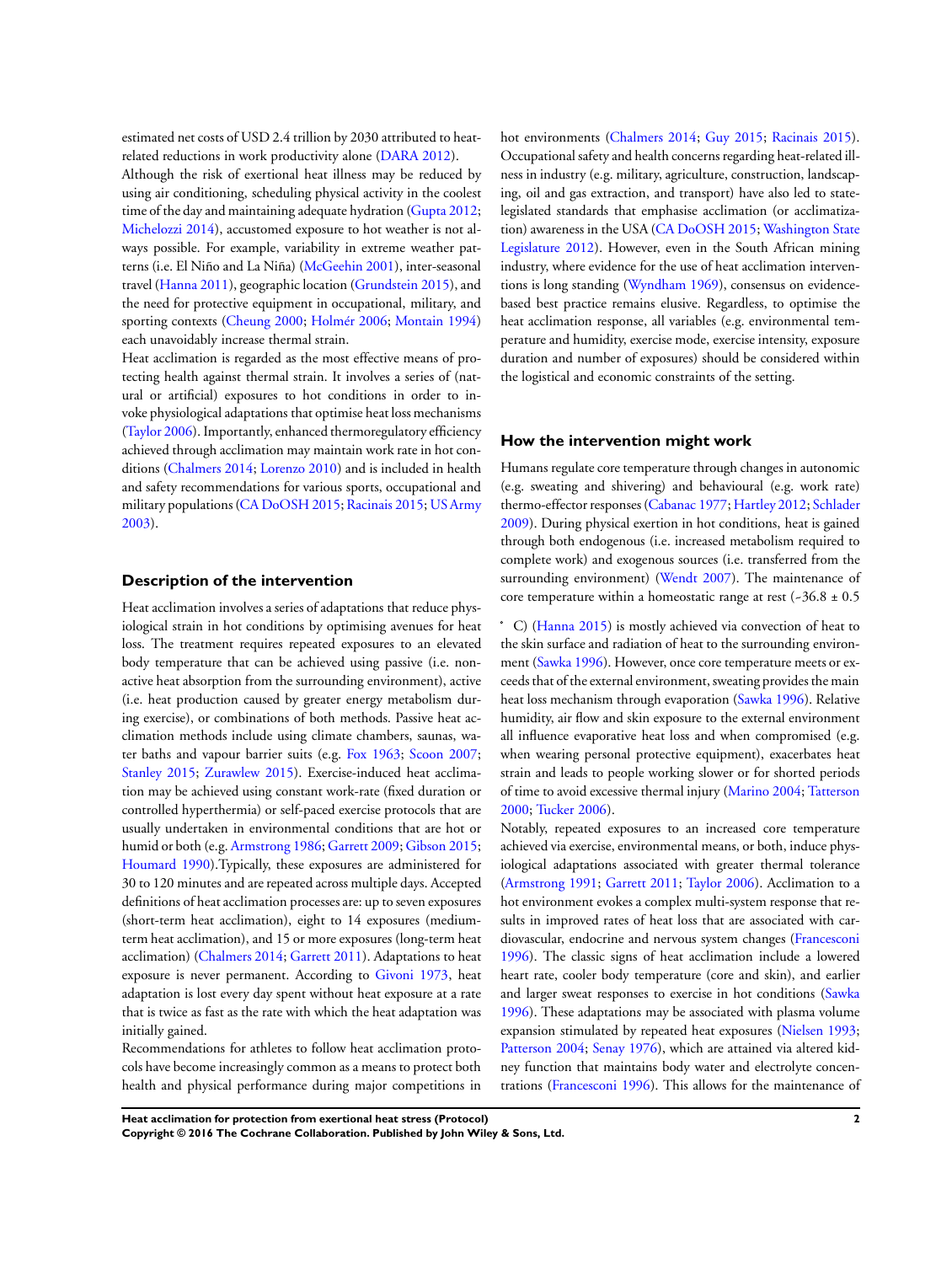<span id="page-4-0"></span>skeletal muscle blood flow during exercise ([Chalmers 2014\)](#page-8-0) and evaporative cooling by sweating ([Libert 1983;](#page-8-0) [Nadel 1974\)](#page-8-0), while reducing the risk of dehydration.

The physiological adaptations experienced during heat acclimation markedly enhance thermal comfort [\(Daanen 2011](#page-8-0); [Petersen](#page-8-0) [2010](#page-8-0); [Sunderland 2008\)](#page-8-0) and lower ratings of perceived exertion in hot conditions [\(Armstrong 1991;](#page-8-0) [Castle 2011;](#page-8-0) [Pandolf 1977](#page-8-0)). This is key as the combination of both lowered physiological and perceptual demands allow for longer tolerance times and more work to be completed in the heat ([Chalmers 2014](#page-8-0); [Lorenzo 2010](#page-8-0)). However, physiological adaptations are variable depending on acclimation mode, duration and frequency, and individual responses will impact subsequent thermal tolerance and physical performance ([Lambert 2008](#page-8-0); [Racinais 2012](#page-8-0); [Racinais 2014\)](#page-8-0). Moreover, it should be noted that the protective and performance benefits of heat acclimation are limited [\(Hanna 2015](#page-8-0)), and in extreme weather, high task motivation or confidence in heat tolerance or both should not come at the expense of appropriate work-rest schedules ([Lucas 2014](#page-8-0)). To guide the scope of the review, we developed a logic model (Figure 1) in accordance with [Anderson](#page-8-0) [2011](#page-8-0) that outlines: 1) potential benefits and 2) adverse effects of heat acclimation interventions in alleviating exertional heat stress.

**Figure 1. Logic model describing the potential benefits and adverse effects of heat acclimation**



#### **Why it is important to do this review**

Exertional heat illness is a major concern amongst applied practitioners ([Casa 2015\)](#page-8-0) and its rising incidence rate in physically active populations is likely to be exacerbated as global warming continues [\(Brocherie 2015;](#page-8-0) [Lucas 2014](#page-8-0); [Mueller 2012\)](#page-8-0). Considering the health concerns and the associated costs to industry and government, it is important that there are evidence-based guidelines to best inform heat acclimation procedures ([Taylor 2006](#page-8-0)). The effects of heat stress on active paediatric and adolescent pop-

ulations have been given a lot of attention [\(Bergeron 2011](#page-8-0); [Casa](#page-8-0) [2009](#page-8-0); [Marshall 2010\)](#page-8-0). However, there are no practical recommendations available that are based on empirical evidence ([Armstrong](#page-8-0) [2007](#page-8-0); [Bergeron 2005\)](#page-8-0). A recent systematic review and meta-analysis of eight small studies (including six observational and two randomised controlled trials) reported short-term heat acclimation ( $\leq$  7 exposures) to increase aerobic performance outcomes [\(Chalmers 2014\)](#page-8-0). While[Chalmers 2014](#page-8-0) has practical implications for athletes and coaches involved in team sports, outcome mea-

**Heat acclimation for protection from exertional heat stress (Protocol) 3 Copyright © 2016 The Cochrane Collaboration. Published by John Wiley & Sons, Ltd.**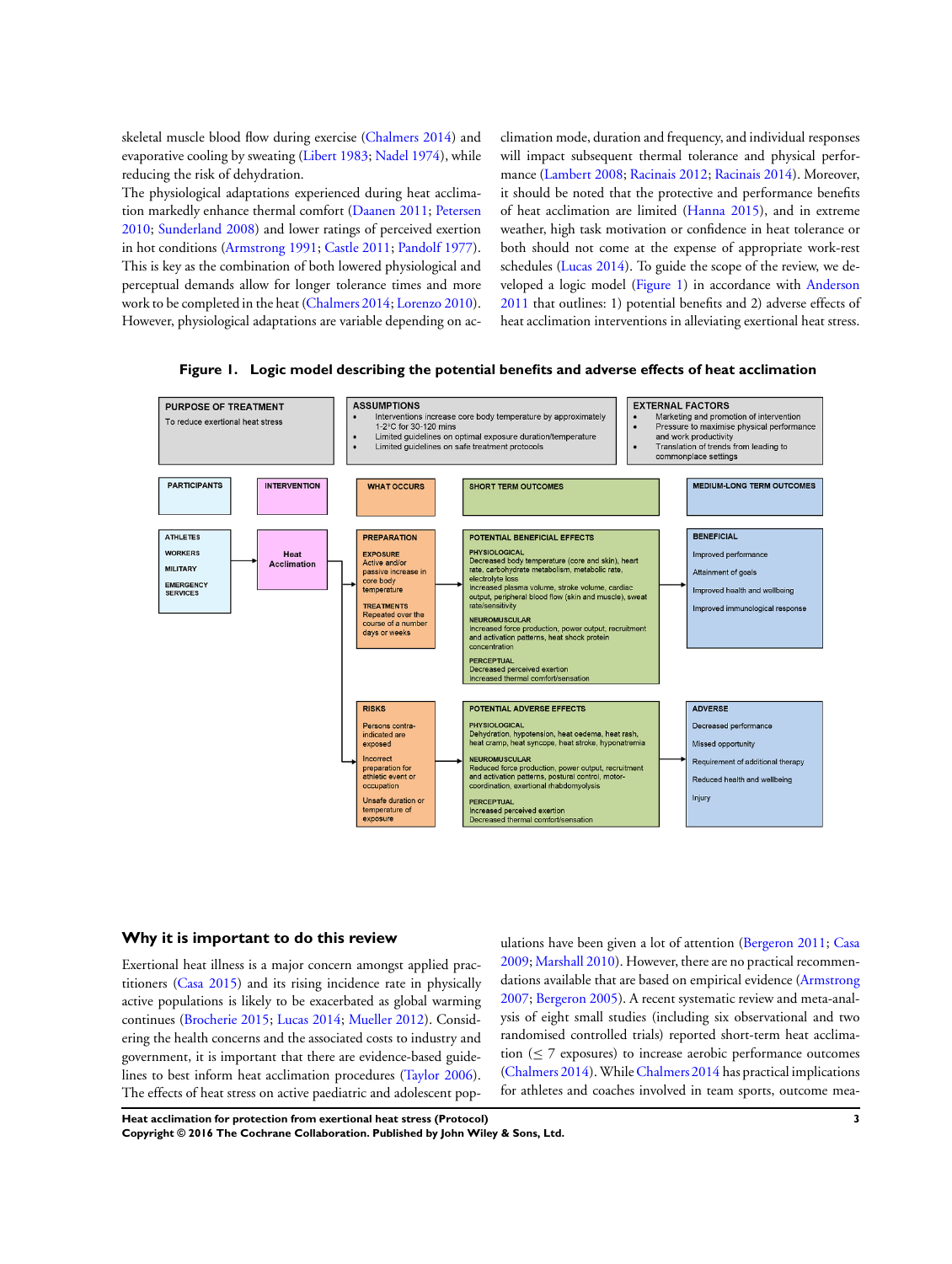sures were restricted to athletic performance only. Applications of the heat stress Standard ISO 7243 indicate greater work tolerance of a high wet bulb globe temperature (i.e. a heat stress index that incorporates temperature, humidity and radiation) following acclimation [\(Parsons 2006\)](#page-8-0), without detailing how this is achieved. Accordingly, questions remain as to the optimal dosage effects of heat acclimation, underlying mechanisms, and the potential for adverse outcomes on health and performance across all populations and contexts (e.g. occupational, military, and sports).

## **O B J E C T I V E S**

To assess the effects of heat acclimation interventions aimed at protecting health and performance from exertional heat stress.

## **M E T H O D S**

## **Criteria for considering studies for this review**

## **Types of studies**

We will include randomised controlled trials (RCTs) and quasi-RCTs. Quasi-RCTs will be included to incorporate field-based studies whereby true randomisation is practically difficult (e.g. when the intervention is administered to a group of workers). We will include studies reported as full-text, those published as abstract only, and unpublished data.

#### **Types of participants**

We will include studies conducted with adult participants (aged 18 or above), with no restrictions on gender, type or level of exercise or physical activity. We will include relevant field- and laboratorybased trials in which the participants are apparently healthy. We anticipate that people who have a recent history of injury or any contraindication to heat acclimation will be excluded from the original trials.

## **Types of interventions**

We will include trials that have evaluated the effectiveness of heat acclimation, defined as the process of deliberately administering repeated heat exposures to improve thermal tolerance in hot conditions. We will include all forms of heat acclimation (i.e. active and passive) in the review. No restrictions will be placed on frequency, dose, or duration of the intervention.

We will include studies comparing heat acclimation interventions and a control (no intervention), as well as those comparing different acute heat acclimation interventions (varying in frequency, dose and duration). We will also include studies comparing heat

acclimation interventions and any other intervention aimed to prevent exercise- and environment-induced heat stress, including:

- Aerobic fitness training;
- Hydration strategies (hyper- or hypohydration);
- Pre-cooling (body cooling before exercise);
- Nutritional and pharmacological supplements;
- Body composition alterations; and
- Sleep hygiene.

We will exclude trials in which the same heat acclimation protocol is used in both arms as a co-intervention. We will also exclude interventions involving multiple strategies to optimise health and performance in hot conditions where the effects of heat acclimation cannot be differentiated from the effects of the other strategies.

#### **Types of outcome measures**

#### **Primary outcomes**

1. Core temperature (e.g. rectal, aural and oesophageal)

2. Physical performance (e.g.  $VO_{2max}$ , time trial, tolerance time, muscle strength or power)

3. Complications or adverse health effects as reported by the individual trials (e.g. heat-related illness or injury) We will exclude trials that do not report any of the primary outcomes.

#### **Secondary outcomes**

- 1. Heart rate
- 2. Skin temperature
- 3. Plasma volume
- 4. Sweat rate
- 5. Perceived exertion
- 6. Thermal sensation or comfort

#### **Timing of outcome measures**

We plan to examine the effectiveness of outcome measures on the basis of changes detected in post-intervention measures with a control or another intervention. Where experimental designs allow, we also plan to extract data post-intervention to examine the time course of acclimation decay. We expect that few studies will report multiple post-intervention measures. However, of those that do, a four week follow-up time is the typical maximal duration of studies examining acclimation decay ([Armstrong 1991](#page-8-0); [Weller](#page-8-0) [2007](#page-8-0)).

**Heat acclimation for protection from exertional heat stress (Protocol) 4 Copyright © 2016 The Cochrane Collaboration. Published by John Wiley & Sons, Ltd.**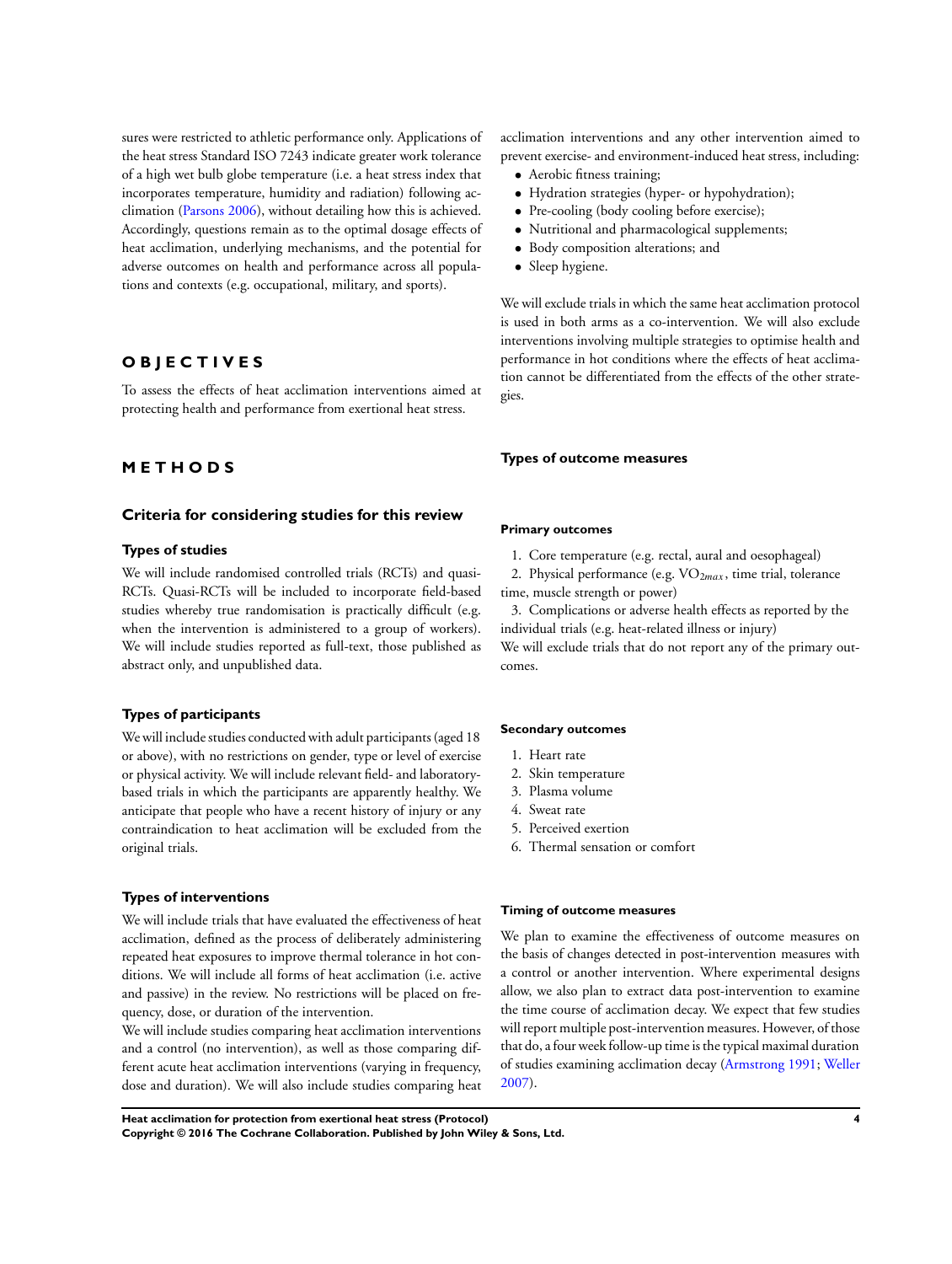## **Search methods for identification of studies**

We will not restrict our search by language, date or publication status.

#### **Electronic searches**

The Cochrane Injuries Group Trials Search Co-ordinator will search the following:

1. Cochrane Injuries Group specialised register (present version);

2. Cochrane Central Register of Controlled Trials

(CENTRAL, *The Cochrane Library*) (latest issue);

3. Ovid MEDLINE(R), Ovid MEDLINE(R) In-Process & Other Non-Indexed Citations, Ovid MEDLINE(R) Daily and Ovid OLDMEDLINE(R) (1946 to present);

4. EMBASE Classic + EMBASE (OvidSP) (1947 to present);

5. PubMed (limited to non-MEDLINE indexed publications);

6. ISI Web of Science: Science Citation Index Expanded (SCI-EXPANDED) (1970 to present);

7. ISI Web of Science: Conference Proceedings Citation Index-Science (CPCI-S) (1990 to present);

8. CINAHL Plus (EBSCO) (1937 to present);

9. PEDro (Physiotherapy Evidence Database) [http://](http://www.pedro.org.au/) [www.pedro.org.au/](http://www.pedro.org.au/) (1929 to present).

10. Clinicaltrials.gov ([www.clinicaltrials.gov](http://www.clinicaltrials.gov));

11. International Clinical Trials Registry Platform ([http://](http://apps.who.int/trialsearch/) [apps.who.int/trialsearch/](http://apps.who.int/trialsearch/)).

12. SPORTDiscus

13. Science Direct

We will adapt the MEDLINE search strategy [\(Appendix 1\)](http://archie.cochrane.org/sections/documents/view?document=51441040771572310017111031184231%26format=REVMAN#APP-01) as necessary for each of the other databases. The added study filter is a modified version of the Ovid MEDLINE Cochrane Highly Sensitive Search Strategy for identifying randomised trials ([Lefebvre](#page-8-0) [2011](#page-8-0)). For EMBASE we will add the study design terms as used by the UK Cochrane Centre [\(Lefebvre 2011\)](#page-8-0).

#### **Searching other resources**

We will screen the reference lists of all relevant articles. We will contact the lead authors of retrieved articles (experts in the field) to identify unpublished data.

## **Data collection and analysis**

#### **Selection of studies**

We will conduct the selection of eligible studies in two stages. First, two review authors (GMM, JTC) will independently screen titles and abstracts of the search output, and code each study as 'include' (eligible or potentially eligible/unclear) or 'exclude'. We will exclude all references that clearly do not fulfil our inclusion

criteria. At the second stage, we will retrieve the full-text study reports and two review authors (GMM, JTC) will independently screen the full-text and identify studies which meet the inclusion criteria.We will also identify and record reasonsfor exclusion of the ineligible studies so that we can report these in a 'Characteristics of excluded studies' table. We will resolve any disagreement through discussion or, if required, we will consult a third person (MS, FB, IBS, DB or AJEB). We will identify and exclude duplicates and collate multiple reports of the same study so that each study rather than each report is the unit of interest in the review. We will record the selection process in sufficient detail to complete a PRISMA study flow diagram ([Liberati 2009](#page-8-0)).

#### **Data extraction and management**

We will use a data collection form for study characteristics and outcome data, which has been piloted on at least one included study. Two review authors (GMM, JTC) will extract the following characteristics from the included studies.

1. Methods: study design, duration of study, study location, study setting, withdrawals, and date of study.

2. Participants: N, mean age or age range, gender, inclusion criteria, and exclusion criteria.

3. Interventions: description of intervention, comparison, duration, intensity, content of both intervention and control condition, and co-interventions.

4. Outcomes: description of primary and secondary outcomes specified and collected, and at which time points reported.

5. Notes: funding for trial, and notable conflicts of interest of trial authors.

Two review authors (GMM, JTC) will independently extract outcome data from included studies. We will note in the 'Characteristics of included studies' table if outcome data were not reported in a usable way. We will resolve disagreements by consensus or by involving a third person (MS, FB, IBS, DB or AJEB). One review author (GMM) will transfer data into the Review Manager [\(RevMan 2014\)](#page-8-0) file. We will double-check that data were entered correctly by comparing the data presented in the systematic review with the study reports. A second review author (JTC) will spotcheck study characteristics for accuracy against the trial report.

#### **Assessment of risk of bias in included studies**

Two review authors (DNB, AJEB) will independently assess risk of bias for each study using the criteria outlined in the *Cochrane Handbook for Systematic Reviews of Interventions* [\(Higgins 2011](#page-8-0)). We will resolve any disagreements by discussion or by involving another author (GMM). We will assess the risk of bias according to the following domains.

- 1. Random sequence generation.
- 2. Allocation concealment.
- 3. Blinding of participants and personnel.

**Heat acclimation for protection from exertional heat stress (Protocol) 5**

**Copyright © 2016 The Cochrane Collaboration. Published by John Wiley & Sons, Ltd.**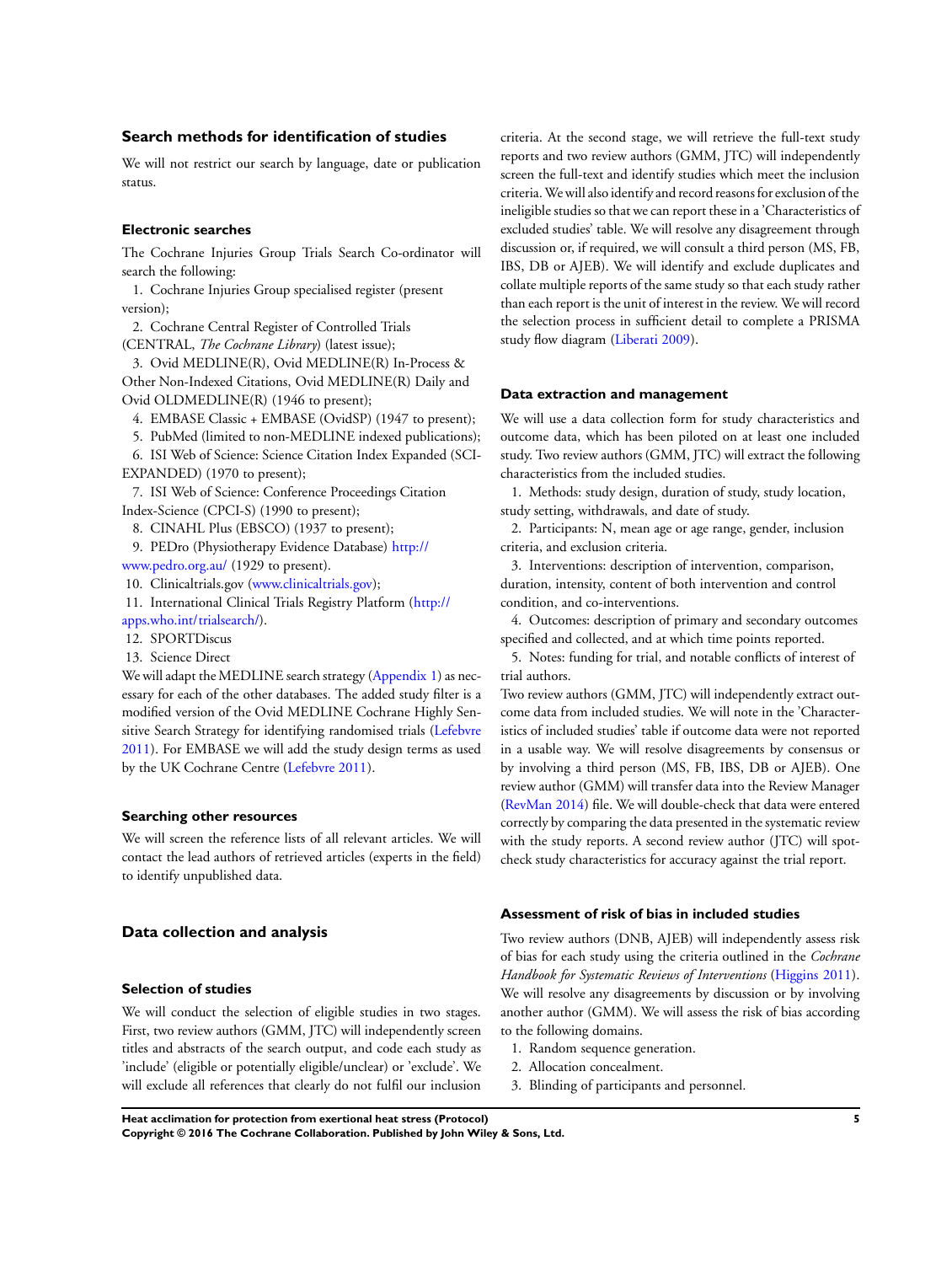- 4. Blinding of outcome assessment.
- 5. Incomplete outcome data.
- 6. Selective outcome reporting.
- 7. Other bias.

We will grade each potential source of bias as high, low or unclear risk, and provide a quote from the study report together with a justification for our judgment in the 'Risk of bias' table. We will summarise the 'Risk of bias' judgements across different studies for each of the domains listed. We will consider blinding separately for different key outcomes where necessary. Where information on risk of bias relates to unpublished data or correspondence with a trialist, we will note this in the 'Risk of bias' table.

When considering treatment effects, we will take into account the risk of bias for the studies that contribute to that outcome.

## **Assesment of bias in conducting the systematic review**

We will conduct the review according to this published protocol and report any deviations from it in the 'Differences between protocol and review' section of the systematic review.

#### **Measures of treatment effect**

We will enter the outcome data for each study into the data tables in RevMan ([RevMan 2014](#page-8-0)) to calculate the treatment effects. We will use mean differences or standardised mean differences for continuous outcomes, or other types of data as reported by the study authors. If only effect estimates and their 95% confidence intervals or standard errors are reported in studies, we will enter these data into RevMan using the generic inverse variance method. We will ensure that higher scores for continuous outcomes have the same meaning for the particular outcome, explain the direction to the reader and report where the directions were reversed if this was necessary. When the results cannot be entered in either way, we will describe them in the 'Characteristics of included studies' table, or enter the data into Additional tables.

#### **Unit of analysis issues**

For studies that employ a cluster-randomised design and that report sufficient data to be included in the meta-analysis but do not make an allowance for the design effect, we will calculate the design effect based on a fairly large assumed intra-cluster correlation (ICC) of 0.10. We base this assumption of 0.10 being a realistic estimate by analogy on studies about implementation research [\(Campbell 2001](#page-8-0)). We will follow the methods stated in the *Cochrane Handbook for Systematic Reviews of Interventions* ([Higgins](#page-8-0) [2011](#page-8-0)) for the calculations.

#### **Dealing with missing data**

We will contact investigators or study sponsors in order to verify key study characteristics and obtain missing numerical outcome data where possible (e.g. when a study is identified as abstract only). Where this is not possible, and the missing data are thought to introduce serious bias, we will explore the impact of including such studies in the overall assessment of results by a sensitivity analysis.

If numerical outcome data are missing, such as standard deviations or correlation coefficients, and they cannot be obtained from the authors, we will calculate them from other available statistics such as P values according to the methods described in the *Cochrane Handbook for Systematic Reviews of Interventions* ([Higgins 2011\)](#page-8-0).

#### **Assessment of heterogeneity**

We will assess the clinical homogeneity of the results of included studies based on similarity of population, intervention, outcome and follow-up. We will consider populations as similar when they are the same professional (e.g. military and mining) or athletic group (e.g. team sports) only, or the entire population of a workplace. We will consider interventions as similar when they fall into the same category as mentioned in [Types of interventions](#page-4-0) above. We will consider the measurement of rectal, aural and oesophageal temperatures as similar and term these as core temperature. We will categorise intervention durations as short-term, medium-term and long-term heat acclimation as described in the [Description of](#page-2-0) [the intervention](#page-2-0) above. We will categorise follow-up times directly post-intervention (within 48 hours after the final intervention session), and acclimation decay intervals every six to seven days for up to four weeks post-intervention as different.

We will use the I<sup>2</sup> statistic to measure heterogeneity among the trials in each analysis. If we identify substantial heterogeneity we will report it and explore possible causes by prespecified subgroup analysis. Values of I² will be interpreted as follows: 0% to 40% might not be important; 30% to 60% may represent moderate heterogeneity; 50% to 90% may represent substantial heterogeneity; and 75% to 100% may represent considerable heterogeneity.

#### **Data synthesis**

We will pool data from studies judged to be clinically homogeneous using ReviewManager 5.3 software [\(RevMan 2014](#page-8-0)). If more than one study provides usable data in any single comparison, we will perform a meta-analysis. We will use a random-effects model when I² is above 40%; otherwise we will use a fixed-effect model. When I² is higher than 75% we will not pool results of studies in meta-analysis.

We will narratively describe skewed data reported as medians and interquartile ranges.

Where multiple trial arms are reported in a single trial, we will include only the relevant arms. If two comparisons are combined

**Heat acclimation for protection from exertional heat stress (Protocol) 6 Copyright © 2016 The Cochrane Collaboration. Published by John Wiley & Sons, Ltd.**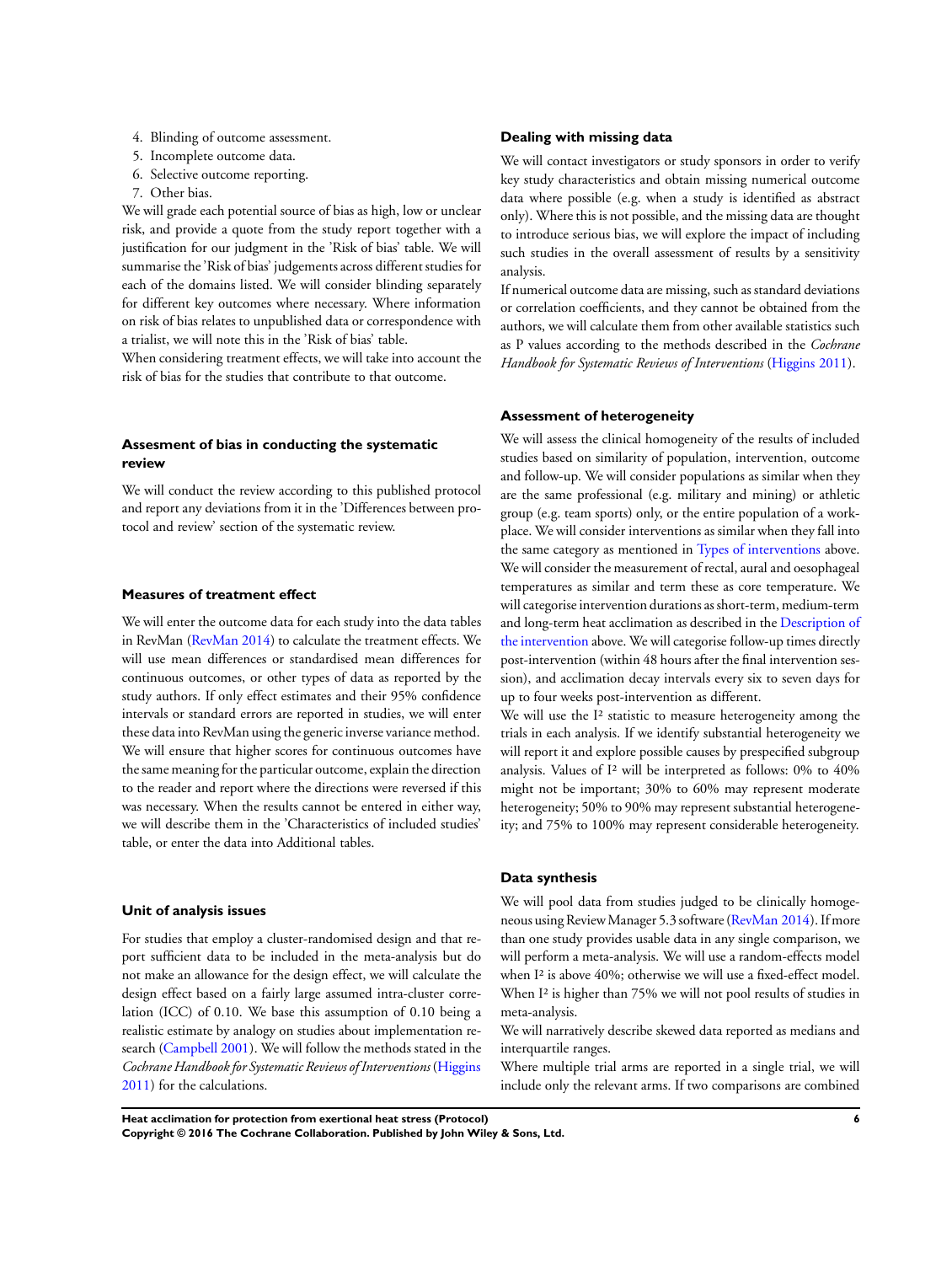<span id="page-8-0"></span>in the same meta-analysis, we will halve the control group to avoid double-counting.

#### **Subgroup analysis and investigation of heterogeneity**

Where data allow, we intend to perform the following subgroup analyses:

- Gender (male versus female)
- Physical capacity (e.g. trained versus untrained)

• Exposure dose (e.g. short versus medium versus long exposure durations; active versus passive heat exposure)

• Exercise type (e.g. low intensity versus high intensity exercise; isothermic versus fixed-intensity)

We will use the Chi<sup>2</sup> test to test for subgroup interactions in Review Manager (RevMan 2014).

#### **Sensitivity analysis**

If there is high risk of bias associated with some of the included trials, we will perform sensitivity analysis to determine whether the risk of bias significantly influences the effect size. We will consider trials to be at high risk of bias in sensitivity analysis if allocation concealment is rated as unclear or high risk, or if attrition is greater than 20%. We will also carry out sensitivity analysis to explore the effects of fixed-effect or random-effects analyses for outcomes with statistical heterogeneity and the effects of any assumptions made, such as the value of the ICC used for cluster-randomised trials. If any study at high risk of bias significantly influences the

effect size, these studies will be excluded from the meta-analysis but will be reported in narrative form.

#### **'Summary of findings' table**

We will create a 'Summary of findings' table using all outcomes listed under [Types of outcome measures](#page-4-0). We will use the five GRADE considerations (study limitations, consistency of effect, imprecision, indirectness and publication bias) to assess the quality of a body of evidence as it relates to the studies which contribute data to the meta-analyses for the prespecified outcomes. We will use methods and recommendations described in Section 8.5 and Chapter 12 of the *Cochrane Handbook for Systematic Reviews of Interventions* (Higgins 2011) using GRADEpro software (GRADEproGDT 2015). We will justify all decisions to downor up-grade the quality of studies using footnotes.

We will also compile an additional GRADE table showing all of our decisions about the quality of evidence and their justifications.

## **A C K N O W L E D G E M E N T S**

We thank Ms Deirdre Beecher from Cochrane Injuries Group for her help with the search strategy and Mrs Emma Sydenham from Cochrane Injuries Group and Mr Jani Ruotsalainen from Cochrane Work Group for their help during the editorial process. We also thank Cochrane Work Group expert peer referee Hannu Rintamäki and the anonymous peer referees from Cochrane Injuries Group for their valuable feedback.

## **R E F E R E N C E S**

#### **Additional references**

#### **Anderson 2011**

Anderson LM, Petticrew M, Rehfuess E, Armstrong R, Ueffing E, Baker P, et al. Using logic models to capture complexity in systematic reviews. *Research Synthesis Methods* 2011;**2**(1):302–12.

#### **Armstrong 1986**

Armstrong LE, Hubbard RW, De Luca JP, Christensen EL. Self-paced heat acclimation procedures. Technical Report No. T8-86, U.S. Army Research Institute of Environmental Medicine, Natick, MA 1986.

#### **Armstrong 1991**

Armstrong LE, Maresh CM. The induction and decay of heat acclimatisation in trained athletes. *Sports Medicine* 1991;**12**(5):302–12.

#### **Armstrong 2007**

Armstrong LE, Casa DJ, Millard-Stafford M, Moran DS, Pyne SW, Roberts WO. American College of Sports Medicine position stand. Exertional heat illness during

training and competition. *Medicine and Science in Sports and Exercise* 2007;**39**(3):556–72.

#### **Bergeron 2005**

Bergeron MF, McKeag DB, Casa DJ, Clarkson PM, Dick RW, Eichner ER, et al. Youth football: heat stress and injury risk. *Medicine and Science in Sports and Exercise* 2005;**37**(8): 1421–30.

## **Bergeron 2011**

Bergeron MF, Devore CD, Rice SG. Climatic heat stress and exercising children and adolescents. *Pediatrics* 2011; **128**(3):e741–7.

#### **Bi 2011**

Bi P, Williams S, Loughnan M, Lloyd G, Hansen A, Kjellstrom T, et al. The effects of extreme heat on human mortality and morbidity in Australia: implications for public health. *Asia-Pacific Journal of Public Health* 2011;**23** (2):27S–36S.

#### **Bouchama 2002**

Bouchama A, Knochel JP. Heat stroke. *New England Journal of Medicine* 2002;**346**(25):1978–88.

**Heat acclimation for protection from exertional heat stress (Protocol) 7**

**Copyright © 2016 The Cochrane Collaboration. Published by John Wiley & Sons, Ltd.**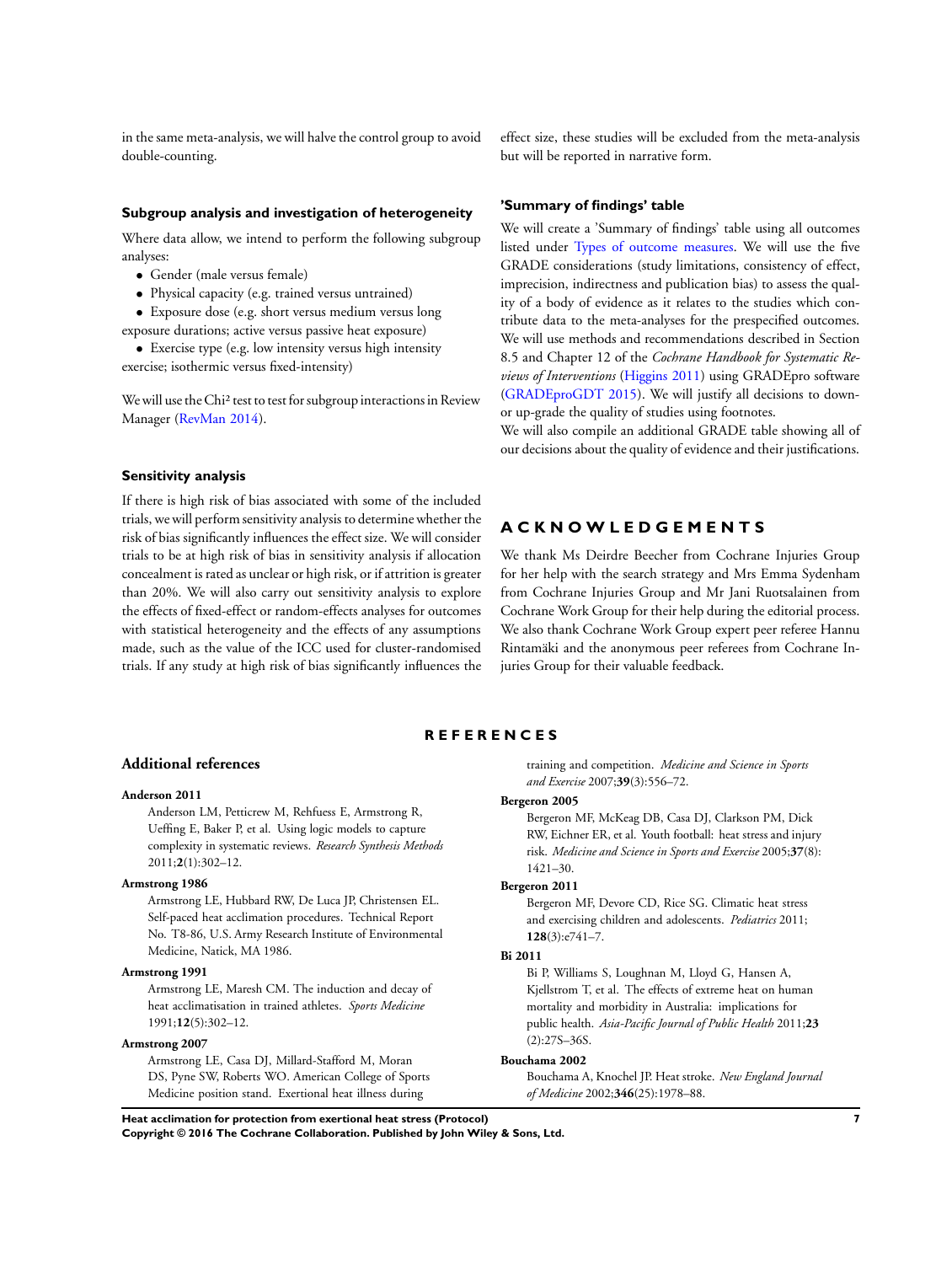#### **Brocherie 2015**

Brocherie F, Girard O, Millet GP. Emerging environmental and weather challenges in outdoor sports. *Climate* 2015;**3**: 492–521.

#### **CA DoOSH 2015**

California Division of Occupational Safety and Health. California Code of Regulations, Subchapter 7, Group 2, Article 10, Section 3395 Heat Illness Prevention. http:// www.dir.ca.gov/Title8/3395.html 2015.

#### **Cabanac 1977**

Cabanac M, Massonnet B. Thermoregulatory responses as a function of core temperature in humans. *The Journal of Physiology* 1977;**265**(3):587–96.

## **Campbell 2001**

Campbell MK, Mollison J, Grimshaw JM. Cluster trials in implementation research: estimation of intracluster correlation coefficients and sample size. *Statistics in Medicine* 2001;**20**(3):391–9.

#### **Casa 2009**

Casa DJ, Csillan D. Preseason heat-acclimatization guidelines for secondary school athletics. *Journal of Athletic Training* 2009;**44**(3):332–3.

#### **Casa 2015**

Casa DJ, DeMartini JK, Bergeron MF, Csillan D, Eichner ER, Lopez RM, et al. National Athletic Trainers' Association position statement: Exertional heat illnesses. *Journal of Athletic Training* 2015;**50**(9):986–1000.

#### **Castle 2011**

Castle P, Mackenzie RW, Maxwell N, Webborn AD, Watt PW. Heat acclimation improves intermittent sprinting in the heat but additional pre-cooling offers no further ergogenic effect. *Journal of Sports Sciences* 2011;**29**(11): 1125–34.

#### **Chalmers 2014**

Chalmers S, Esterman A, Eston R, Bowering KJ, Norton K. Short-term heat acclimation training improves physical performance: a systematic review, and exploration of physiological adaptations and application for team sports. *Sports Medicine* 2014;**44**(7):971–88. [DOI: 10.1007/ s40279-014-0178-6]

#### **Chan 2013**

Chan EY, Goggins WB, Yue S, Lee P. Hospital admissions as a function of temperature, other weather phenomena and pollution levels in an urban setting in China. *Bulletin of the World Health Organization* 2013;**91**(8):576–84.

#### **Cheung 2000**

Cheung SS, McLellan TM, Tenaglia S. The thermophysiology of uncompensable heat stress. *Sports Medicine* 2000;**29**(5):329–59.

#### **Coris 2004**

Coris EE, Ramirez AM, Van Durme DJ. Heat illness in athletes: the dangerous combination of heat, humidity and exercise. *Sports Medicine* 2004;**34**(1):9–16.

#### **Daanen 2011**

Daanen HAM, Jonkman AG, Layden JD, Linnane DM, Weller AS. Optimising the acquisition and retention of heat acclimation. *International Journal of Sports Medicine* 2011; **32**(11):822–8.

#### **DARA 2012**

DARA. *Climate Vulnerability Monitor: A Guide to the Cold Calculus of a Hot Planet*. 2nd Edition. 2012.

#### **Dunne 2013**

Dunne JP, Stouffer RJ, John JG. Reductions in labour capacity from heat stress under climate warming. *Nature Climate Change.* 2013;**3**(6):563–6.

#### **Fox 1963**

Fox RH, Goldsmith R, Kidd DJ, Lewis HE. Acclimatization to heat in man by controlled elevation of body temperature. *The Journal of Physiology* 1963;**166**:530–47.

### **Francesconi 1996**

Francesconi RP. Endocrinological and metabolic responses to acute and chronic heat exposures. In: Fregly M, Blatteis C editor(s). *Handbook of Physiology*. Vol. **1**, New York: Oxford University Press, 1996:245–60.

#### **Garrett 2009**

Garrett AT, Goosens NG, Rehrer NJ, Patterson MJ, Cotter JD. Induction and decay of short-term heat acclimation. *European Journal of Applied Physiology* 2009;**107**(6):659–70.

#### **Garrett 2011**

Garrett AT, Rehrer NJ, Patterson MJ. Induction and decay of short-term heat acclimation in moderately and highly trained athletes. *Sports Medicine* 2011;**41**(9):757–71.

#### **Gibson 2015**

Gibson OR, Mee JA, Tuttle JA, Taylor L, Watt PW, Maxwell NS. Isothermic and fixed intensity heat acclimation methods induce similar heat adaptation following short and long-term timescales. *Journal of Thermal Biology* 2015;**49- 50**:55–65.

#### **Givoni 1973**

Givoni B, Goldman RF. Predicting effects of heat acclimatization on heart rate and rectal temperature. *Journal of Applied Physiology* 1973;**35**(6):875–9.

## **Glazer 2005**

Glazer JL. Management of heatstroke and heat exhaustion. *American Family Physician* 2005;**71**(11):2133–40.

#### **GRADEproGDT 2015**

GRADE Working Group. GRADEpro Guideline Development Tool. http://www.guidelinedevelopment.org/ (accessed 17 December 2015).

#### **Green 2010**

Green RS, Basu R, Malig B, Broadwin R, Kim JJ, Ostro B. The effect of temperature on hospital admissions in nine California counties. *International Journal of Public Health* 2010;**55**(2):113–21.

#### **Grundstein 2015**

Grundstein A, Williams C, Phan M, Cooper E. Regional heat safety thresholds for athletics in the contiguous United States. *Applied Geography* 2015;**56**:55–60.

## **Gupta 2012**

Gupta S, Carmichael C, Simpson C, Clarke MJ, Allen C, Gao Y, et al. Electric fans for reducing adverse health impacts

**Heat acclimation for protection from exertional heat stress (Protocol) 8**

**Copyright © 2016 The Cochrane Collaboration. Published by John Wiley & Sons, Ltd.**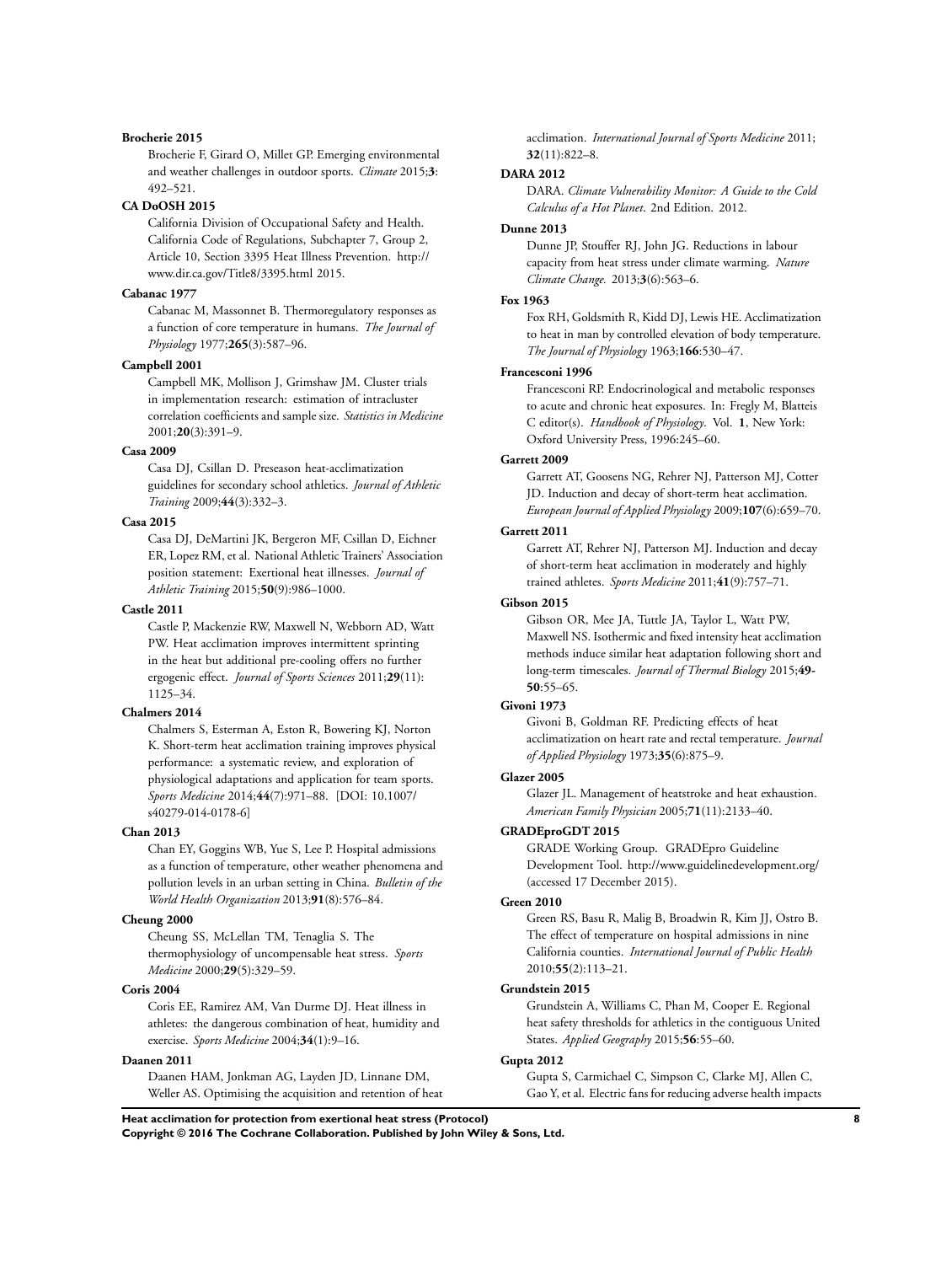in heatwaves. *Cochrane Database of Systematic Reviews* 2012, Issue 7. [DOI: 10.1002/14651858.CD009888.pub2]

#### **Guy 2015**

Guy JH, Deakin GB, Edwards AM, Miller CM, Pyne DB. Adaptation to hot environmental conditions: an exploration of the performance basis, procedures and future directions to optimise opportunities for elite athletes. *Sports Medicine* 2015;**45**(3):303–11.

#### **Hanna 2011**

Hanna EG, Kjellstrom T, Bennett C, Dear K. Climate change and rising heat: population health implications for working people in Australia. *Asia-Pacific Journal of Public Health* 2011;**23**(2 Suppl):14S–26S.

#### **Hanna 2015**

Hanna EG, Tait PW. Limitations to thermoregulation and acclimatization challenge adaptation to global warming. *International Journal of Environmental Research and Public Health* 2015;**12**(7):8034–74.

## **Hartley 2012**

Hartley GL, Flouris AD, Plyley MJ, Cheung SS. The effect of a covert manipulation of ambient temperature on heat storage and voluntary exercise intensity. *Physiology and Behavior* 2012;**105**(5):1194–201.

## **Higgins 2011**

Higgins JPT, Green S. (editors). Cochrane Handbook for Systematic Reviews of Interventions. Version 5.1.0 [updated March 2011]. The Cochrane Collaboration, 2011. Available from www.cochrane-handbook.org.

#### **Holmér 2006**

Holmér I. Protective clothing in hot environments. *Industrial Health* 2006;**44**(3):404–13.

#### **Houmard 1990**

Houmard JA, Costill DL, Davis JA, Mitchell JB, Pascoe DD, Robergs RA. The influence of exercise intensity on heat acclimation in trained subjects. *Medicine and Science in Sports and Exercise* 1990;**22**(5):615–20.

#### **Huang 2011**

Huang C, Barnett AG, Wang X, Vaneckova P, FitzGerald G, Tong S. Projecting future heat-related mortality under climate change scenarios: a systematic review. *Environmental Health Perspectives* 2011;**119**(12):1681–90.

#### **Kovats 2008**

Kovats RS, Hajat S. Heat stress and public health: a critical review. *Annual Review of Public Health* 2008;**29**:41–55.

#### **Lambert 2008**

Lambert M, Mann T, Dugas J. Ethnicity and temperature regulation. In: Marino FE editor(s). *Thermoregulation and Human Performance: Physiological and Biological Aspects*. Basel: Karger, 2008:104–20.

#### **Lefebvre 2011**

Lefebvre C, Manheimer E, Glanville J. Chapter 6: Searching for studies. In: Higgins JPT, Green S (editors). Cochrane Handbook for Systematic Reviews of Interventions Version 5.1.0 [updated March 2011]. The Cochrane Collaboration, 2011. Available from www.cochrane-handbook.org.

#### **Liberati 2009**

Liberati A, Altman DG, Tetzlaff J, Mulrow C, Gøtzsche PC, Ioannidis JP, et al. The PRISMA statement for reporting systematic reviews and meta-analyses of studies that evaluate health care interventions: explanation and elaboration. *Annals of Internal Medicine* 2009;**151**(4):W–65-W-94.

#### **Libert 1983**

Libert JP, Candas V, Vogt JJ. Modifications of sweating responses to thermal transients following heat acclimation. *European Journal of Applied Physiology and Occupational Physiology* 1983;**50**(2):235–46.

#### **Lorenzo 2010**

Lorenzo S, Halliwill JR, Sawka MN, Minson CT. Heat acclimation improves exercise performance. *Journal of Applied Physiology* 2010;**109**(4):1140–7.

#### **Luber 2008**

Luber G, McGeehi M. Climate change and extreme heat events. *American Journal of Preventive Medicine* 2008;**35**(5): 429–35.

#### **Lucas 2014**

Lucas RAI, Epstein Y, Kjellstrom T. Excessive occupational heat exposure: a significant ergonomic challenge and health risk for current and future workers. *Extreme Physiology and Medicine* 2014;**3**(14). [DOI: 10.1186/2046-7648-3-14]

#### **Marino 2004**

Marino FE. Anticipatory regulation and avoidance of catastrophe during exercise-induced hyperthermia. *Comparative Biochemistry and Physiology Part B: Biochemistry and Molecular Biology* 2004;**139**(4):561–9.

#### **Marshall 2010**

Marshall SW. Heat injury in youth sport. *British Journal of Sports Medicine* 2010;**44**(1):8–12.

#### **McGeehin 2001**

McGeehin MA, Mirabelli M. The potential impacts of climate variability and change on temperature-related morbidity and mortality in the United States. *Environmental Health Perspectives* 2001;**109**(Suppl 2):185–9.

## **Michelozzi 2014**

Michelozzi P, Bargagli AM, Vecchi S, De Sario M, Schifano P, Davoli M. Interventions for reducing adverse health effects of high temperature and heatwaves. *Cochrane Database of Systematic Reviews* 2014, Issue 4. [DOI: 10.1002/14651858.CD011072]

#### **Montain 1994**

Montain SJ, Sawka MN, Cadarette BS, Quigley MD, McKay JM. Physiological tolerance to uncompensable heat stress: effects of exercise intensity, protective clothing, and climate. *Journal of Applied Physiology* 1994;**77**(1):216–22.

#### **Mueller 2012**

Mueller FO, Colgate B. *Annual Survey of Football Injury Research: 1931-2011*. Chapel Hill: National Center for Catastrophic Sports Injuries, 2012.

**Heat acclimation for protection from exertional heat stress (Protocol) 9 Copyright © 2016 The Cochrane Collaboration. Published by John Wiley & Sons, Ltd.**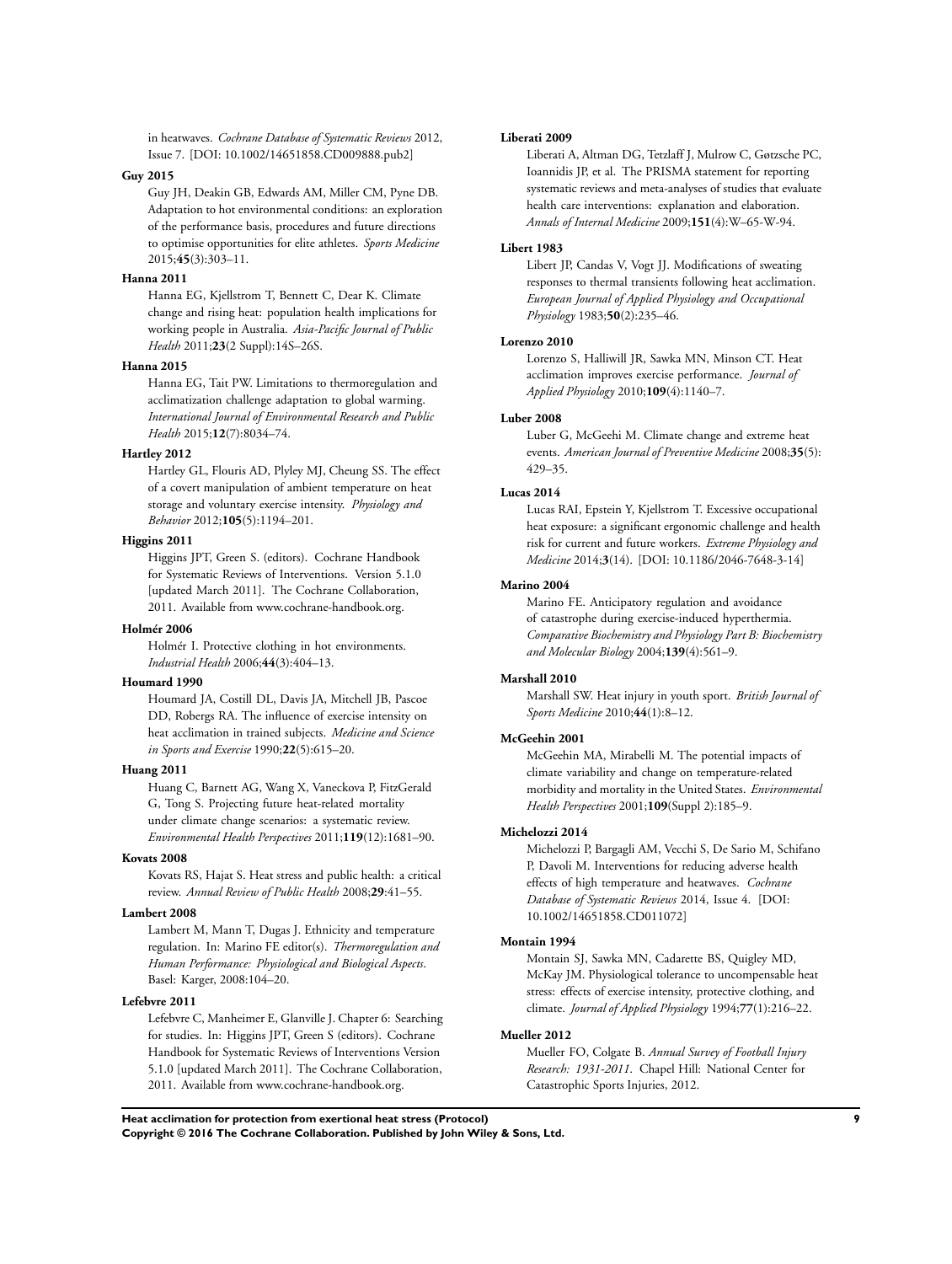#### **Nadel 1974**

Nadel ER, Pandolf KB, Roberts MF, Stolwijk JA. Mechanisms of thermal acclimation to exercise and heat. *Journal of Applied Physiology* 1974;**37**(4):515–2.

#### **Nielsen 1993**

Nielsen B, Hales JR, Strange S, Christensen NJ, Warberg J, Saltin B. Human circulatory and thermoregulatory adaptations with heat acclimation and exercise in a hot, dry environment. *The Journal of Physiology* 1993;**460**(1): 467–85.

## **Pandolf 1977**

Pandolf KB, Burse RL, Goldman RF. Role of physical fitness in heat acclimatisation, decay and reinduction. *Ergonomics* 1977;**20**(4):399–408.

#### **Parsons 2006**

Parson K. Heat stress Standard ISO 7243 and its global application. *Industrial Health* 2006;**44**:368–79.

#### **Patterson 2004**

Patterson MJ, Stocks JM, Taylor NA. Sustained and generalized extracellular fluid expansion following heat acclimation. *The Journal of Physiology* 2004;**559**(1):327–34.

#### **Petersen 2010**

Petersen CJ, Portus MR, Pyne DB, Dawson BT, Cramer MN, Kellett AD. Partial heat acclimation in cricketers using a 4-day high intensity cycling protocol. *International Journal of Sports Physiology and Performance* 2010;**5**(4):535–45.

#### **Racinais 2012**

Racinais S, Mohr M, Buchheit M, Voss SC, Gaoua N, Grantham J, et al. Individual responses to short-term heat acclimatisation as predictors of football performance in a hot, dry environment. *British Journal of Sports Medicine* 2012;**46**(11):810–5.

#### **Racinais 2014**

Racinais S, Buchheit M, Bilsborough J, Bourdon PC, Cordy J, Coutts AJ. Physiological and performance responses to a training-camp in the heat in professional Australian football players. *International Journal of Sports Physiology and Performance* 2014;**9**(4):598–603.

#### **Racinais 2015**

Racinais S, Alonso JM, Coutts AJ, Flouris AD, Girard O, González-Alonso J, et al. Consensus recommendations on training and competing in the heat. *Scandinavian Journal of Medicine and Science in Sports* 2015;**25**(S1):6–19.

#### **RevMan 2014 [Computer program]**

The Nordic Cochrane Centre, The Cochrane Collaboration. Review Manager (RevMan). Version 5.3. Copenhagen: The Nordic Cochrane Centre, The Cochrane Collaboration, 2014.

#### **Sawka 1996**

Sawka MN, Wenger CB, Pandolf KB. Thermoregulatory responses to acute exercise-heat stress and heat acclimation. In: Fregly M, Blatteis C editor(s). *Handbook of Physiology*. Vol. **1**, New York: Oxford University Press, 1996:157–185.

#### **Schlader 2009**

Schlader ZJ, Prange HD, Mickleborough TD, Stager JM. Characteristics of the control of human thermoregulatory behavior. *Physiology and Behavior* 2009;**98**(5):557–62.

#### **Scoon 2007**

Scoon GS, Hopkins WG, Mayhew S, Cotter JD. Effect of post-exercise sauna bathing on the endurance performance of competitive male runners. *Journal of Science and Medicine in Sport* 2007;**10**(4):259–62.

#### **Senay 1976**

Senay LC, Mitchell D, Wyndham CH. Acclimatization in a hot, humid environment: body fluid adjustments. *Journal of Applied Physiology* 1976;**40**(5):786–96.

#### **Sharma 2003**

Sharma HS, Hoopes PJ. Hyperthermia induced pathophysiology of the central nervous system. *International Journal of Hyperthermia* 2003;**19**(3):325–54.

## **Stanley 2015**

Stanley J, Halliday A, D'Auria S, Buchheit M, Leicht, AS. Effect of sauna-based heat acclimation on plasma volume and heart rate variability. *European Journal of Applied Physiology* 2015;**115**(4):785–94.

#### **Sunderland 2008**

Sunderland C, Morris JG, Nevill ME. A heat acclimation protocol for team sports. *British Journal of Sports Medicine* 2008;**42**(5):327–33.

#### **Tatterson 2000**

Tatterson AJ, Hahn AG, Martini DT, Febbraio MA. Effects of heat stress on physiological responses and exercise performance in elite cyclists. *Journal of Science and Medicine in Sport* 2000;**3**(2):186–93.

#### **Taylor 2006**

Taylor NA, Cotter JD. Heat adaptation: guidelines for the optimisation of human performance: review article. *International SportMed Journal* 2006;**7**(1):33–57.

#### **Tucker 2006**

Tucker R, Marle T, Lambert EV, Noakes TD. The rate of heat storage mediates an anticipatory reduction in exercise intensity during cycling at a fixed rating of perceived exertion. *The Journal of Physiology* 2006;**574**(3):905–15.

#### **US Army 2003**

US Army. Heat stress control and heat casualty management. *Department of Army and Air Force Technical Bulletin* 2003;**TBMED507/AFPAM**:48–152.

#### **Washington State Legislature 2012**

Washington State Legislature. Chapter 296-62 WAC: General Occupational Health Standards. http:// app.leg.wa.gov/WAC/default.aspx?cite=296-62&full=true# 296-62-095 2012.

## **Weller 2007**

Weller AS, Linnane DM, Jonkman AG, Daanen HA. Quantification of the decay and re-induction of heat acclimation in dry-heat following 12 and 26 days without

**Heat acclimation for protection from exertional heat stress (Protocol) 10 Copyright © 2016 The Cochrane Collaboration. Published by John Wiley & Sons, Ltd.**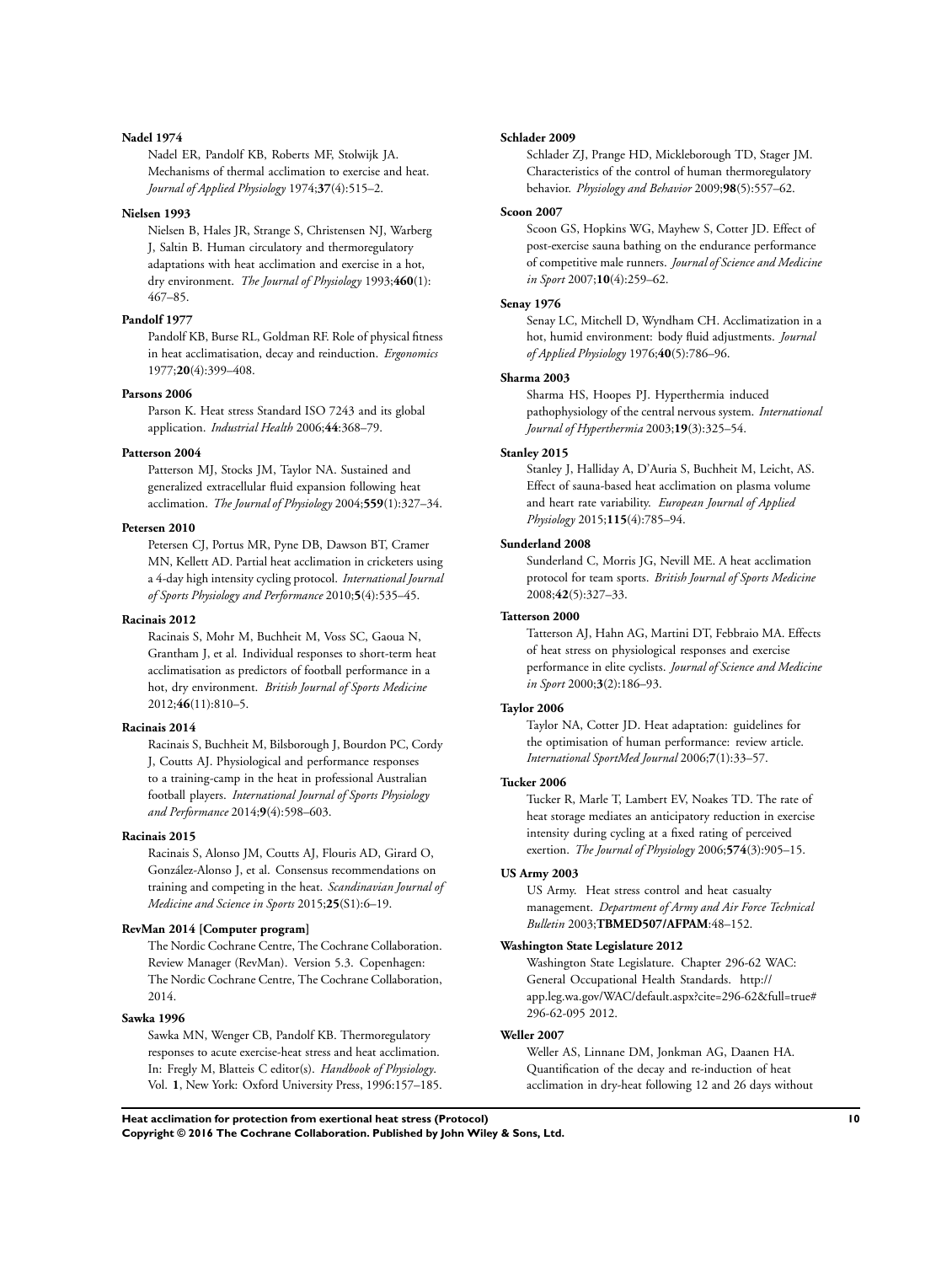exposure to heat stress. *European Journal of Applied Physiology* 2007;**102**(1):57–66.

#### **Wendt 2007**

Wendt D, Van Loon LJ, Lichtenbelt WDM. Thermoregulation during exercise in the heat. *Sports Medicine* 2007;**37**(8):669–82.

#### **Wyndham 1969**

Wyndham CH, Strydom NB. Acclimatizing men to heat in climatic rooms on mines. *Journal of the South African Institute for Mining and Metallurgy* 1969;**70**:60–4.

#### **Zurawlew 2015**

Zurawlew MJ, Walsh NP, Fortes MB, Potter C. Post-exercise hot water immersion induces heat acclimation and improves endurance exercise performance in the heat. *Scandinavian Journal of Science and Medicine in Sports* 2015;**In press**. [DOI: 10.1111/sms.12638]

∗ *Indicates the major publication for the study*

## **A P P E N D I C E S**

## **Appendix 1. MEDLINE search strategy**

## **Ovid MEDLINE(R), Ovid MEDLINE(R) In-Process & Other Non-Indexed Citations, Ovid MEDLINE(R) Daily and Ovid OLDMEDLINE(R)**

- 1. heat stress disorders/ or heat exhaustion/ or heat stroke/
- 2. Dehydration/
- 3. Sweat/
- 4. Hot Temperature/ae [Adverse Effects]
- 5. (heat adj3 stress).ab,ti.
- 6. "sweat\*".ab,ti.
- 7. ((hot or warm or humid) adj3 (condition\* or temperature\*)).ab,ti.
- 8. (humidity or heat).ab,ti.

9. adverse effects.fs.

10. 8 and 9

- 11. 1 or 2 or 3 or 4 or 5 or 6 or 7 or 10
- 12. adaptation, physiological/ or acclimatization/
- 13. body temperature regulation/ or skin temperature/
- 14. exercise/ or physical conditioning, human/ or resistance training/ or running/ or swimming/ or walking/ or warm-up exercise/
- 15. (walk\* or run\* or jog\* or exercise\* or swim\* or warm-up or stretch\* or work-out or physical).ab,ti.
- 16. (heat adj3 acclimation).ab,ti.
- 17. Acclimatization.ab,ti.
- 18. acclimation program\*.ab,ti.
- 19. (acclimation and (long or short or hot or humid)).ab,ti.
- 20. "acclimation temperature".ab,ti.
- 21. 12 or 13 or 14 or 15 or 16 or 17 or 18 or 19 or 20
- 22. randomi?ed.ab,ti.
- 23. randomized controlled trial.pt.
- 24. controlled clinical trial.pt.
- 25. placebo.ab.

**Heat acclimation for protection from exertional heat stress (Protocol) 11 Copyright © 2016 The Cochrane Collaboration. Published by John Wiley & Sons, Ltd.**